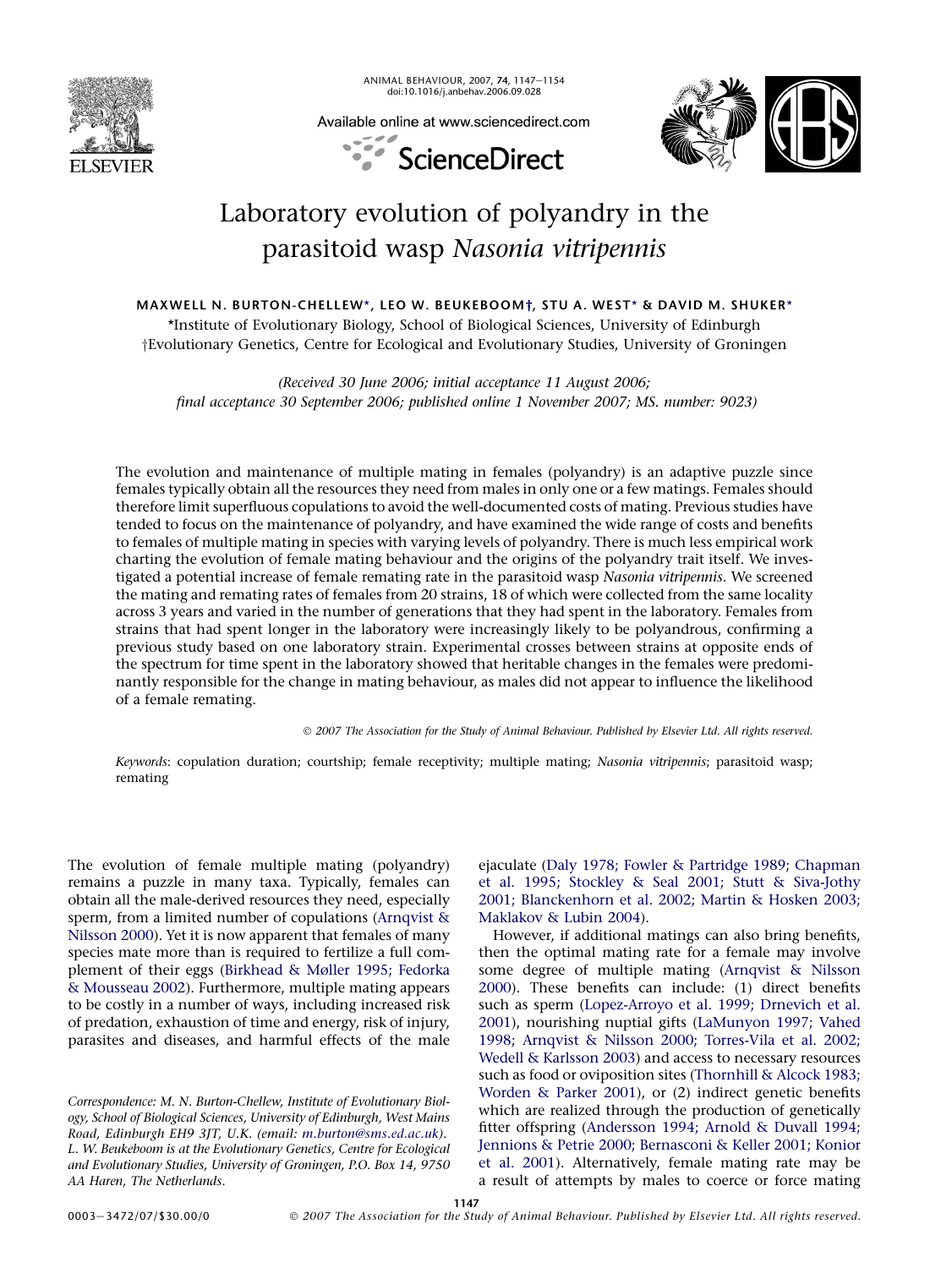([Rowe et al. 1994; Shuker & Day 2001, 2002\)](#page-7-0) leading to convenience polyandry, as females act to reduce the costs of not mating rather than seeking gains from additional mates and copulations ([Thornhill & Alcock 1983\)](#page-7-0).

Studies have tended to concentrate on which of the above benefits can be identified in already polyandrous species [\(Tregenza & Wedell 1998, 2002; Evans & Magurran](#page-7-0) [2000; Konior et al. 2001; Worden & Parker 2001; Fedorka](#page-7-0) [& Mousseau 2002; Kamimura 2003\)](#page-7-0). An alternative approach is to examine the origin and spread of polyandry, in response to a change in the selection environment, either in the laboratory or in the wild [\(Torres-Vila et al.](#page-7-0) [2002; Harano & Miyatake 2005](#page-7-0)). Although the origin of polyandry is closely linked to its maintenance, the selection pressures can differ. This is due to a change in the costs and benefits of mating as a result of the coevolutionary dynamics of sexual conflict ([Arnqvist & Rowe 2005](#page-6-0)). We investigated the significance of an anecdotal report by [Van den Assem & Jachmann \(1999\)](#page-7-0) of a potential increase of female mating rate in one laboratory population of the parasitoid wasp Nasonia vitripennis. Believed to mate only once in the wild, N. vitripennis females are very unlikely to remate when presented with additional males in the laboratory, despite the eagerness of virgins to mate under identical conditions ([Holmes 1974; Van den](#page-6-0) [Assem & Feuth-de Bruijn 1977; Grant et al. 1980](#page-6-0)). Microsatellite data from 3500 wild-caught offspring indicate that only two of 49 foundresses had mated more than one male (M. N. Burton-Chellew et al., unpublished data). However, [Van den Assem & Jachmann \(1999\)](#page-7-0) discovered that a laboratory-maintained strain (Leiden Lab II) of N. vitripennis had incidentally evolved an increased likelihood to remate, along with a number of other behavioural differences, including an increased amount of courtship necessary for females to mate in the first place, although their methods may have led to an inflated remating rate because males were prohibited from performing their postcopulatory courtship, which may act to 'turn off' female receptivity. An evolved increase in mating rate has also been reported in laboratory-maintained Drosophila melanogaster ([Sgro & Partridge 2000](#page-7-0)). These observations suggested that mating behaviour had evolved over many generations of laboratory culture, and perhaps that laboratory culture could provide the opportunity to study the evolution of polyandry as it occurs.

Our first aim was to test the generality of the [Van den](#page-7-0) [Assem & Jachmann \(1999\)](#page-7-0) findings by examining the relation between female multiple mating rate and time spent in laboratory culture, for a number of strains that had been maintained in the laboratory for variable lengths of time. If polyandry evolves repeatedly in the laboratory environment then we predicted a positive relation between the age of the strain and polyandry. Our second aim was to test whether the change in mating rate was a result of changes in the behaviour of females themselves, or whether it involved interactions between males and females that could be both behavioural and physiological. We investigated this by examining mating behaviour of individuals from strains that had been in the laboratory for either a relatively short or a relatively long time paired with individuals from the opposite end of the spectrum.

#### METHODS

# Study Organism

Nasonia vitripennis (Walker) (Hymenoptera: Pteromalidae) is a  $2-3$ -mm-long, gregarious parasitoid wasp of dipteran pupae, including numerous species of Calliphoridae and Sarcophagidae ([Whiting 1967\)](#page-7-0). The sex ratio is often very low as a response to local mate competition ([Hamilton](#page-6-0) [1967](#page-6-0)). Females typically mate once before dispersing to find new oviposition sites. The polygynous males are brachypterous and unable to fly, remaining at the site of adult emergence to compete with each other for access to emerging females. Typically males compete to guard exit holes in the hosts, whereby they secure copulations with the virgin females as they exit the host [\(Van den Assem et al. 1980a](#page-7-0)).

# Courtship and Mating

Nasonia vitripennis males have a stereotyped courtship consisting of mounting the female in response to volatile compounds that signify a female's presence and performing multiple series of four to seven head-nods, with each series separated by an interval of  $5-10$  s [\(Van den Assem](#page-7-0) [et al. 1980b; Beukeboom & Van den Assem 2001](#page-7-0)). During courtship, the male releases mandibular pheromones during the first head-nod of each series. Courtship is almost certain to induce receptivity in a virgin female, which she signals with the stereotyped lowering of her head and a retraction of her antennae towards her head, before the male backs up and establishes genital contact [\(Van](#page-7-0) [den Assem et al. 1980b; Van den Assem & Jachmann](#page-7-0) [1999; Bordenstein et al. 2000](#page-7-0)). Copulations are short  $(X \pm SE = 13.9 \pm 0.1$  s,  $N = 1212$ ; this study) and males are unable to force unreceptive females into copulating. After copulation, the male performs a stereotyped postcopulatory courtship that serves to reduce future female receptivity. When males are prevented from performing the postcopulatory courtship, the female is more likely to mate with a subsequent courting male [\(Van den Assem](#page-7-0) [& Jachmann 1999\)](#page-7-0).

## Experimental Strains

We studied 18 strains that were collected from the same locality over consecutive summers from 2001 to 2003. Collections were made from bird nestboxes at Hoge Veluwe, the Netherlands, with no two strains originating from the same nestbox in the same year, so that each strain represents an independent replicate sample of the population. This is because each strain was derived from one or more mated female offspring that emerged from the parasitized pupae found in only one nest; the emerging wasps were likely to have been the offspring of only one or a few females. The wild-caught strains used were: B5; HV55; HV287; HV395 (collected 2001); HV202; HV236; HV307 (collected 2002); and C51; C61; C62; C80; C130; C189; C194; C222/a; C223; C349; C378 (collected 2003). All strains were collected in June, July or August. Strains from the same year were not screened at the same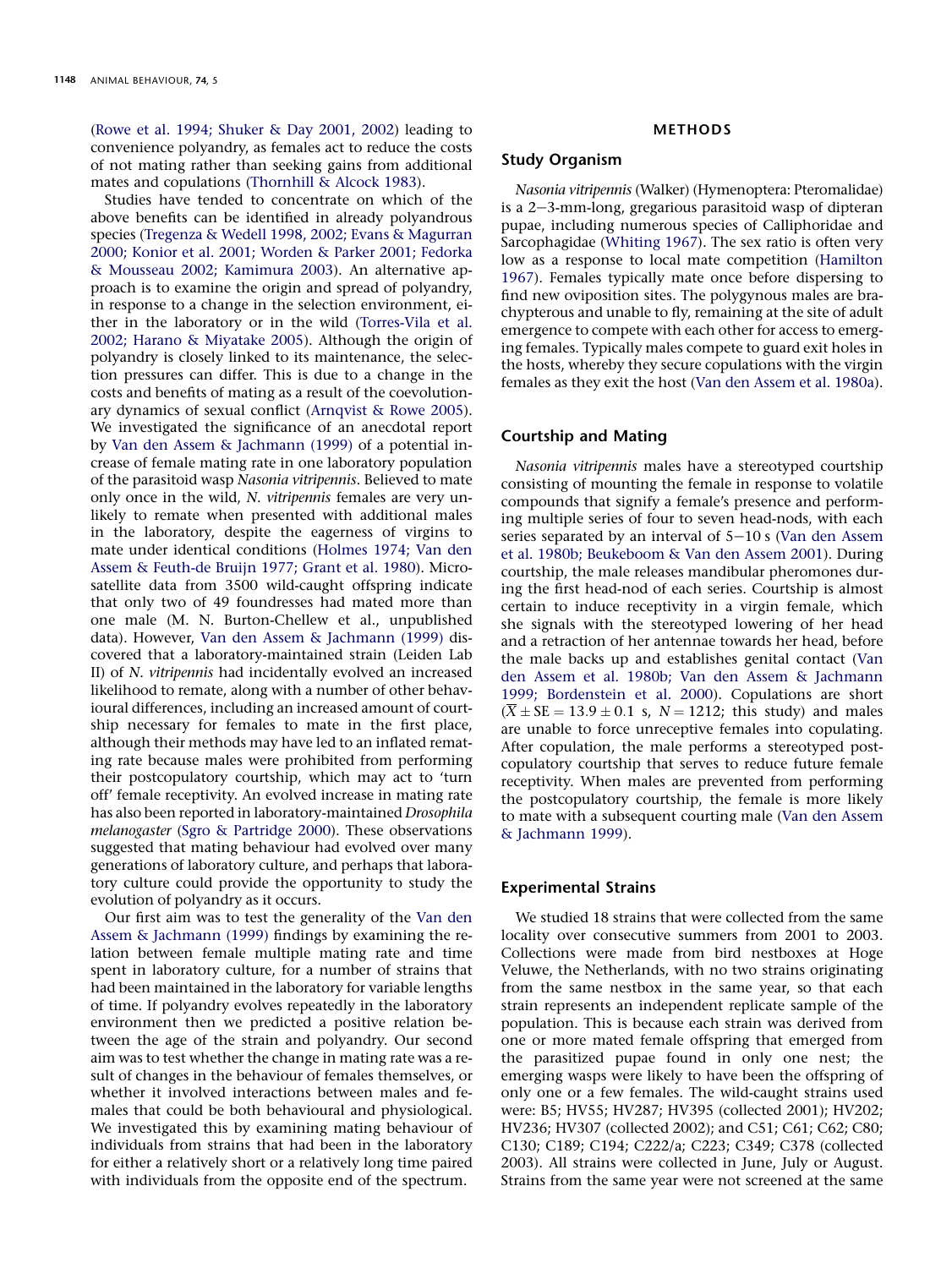time, providing a greater spread for the age of the strains. To compare these strains with long-established laboratory strains, we also used the strain Leiden Lab II, which is the same one used by [Van den Assem & Jachmann \(1999\)](#page-7-0) to show evolved changes of mating behaviour in response to laboratory conditions. This strain was created from an individual N. vitripennis female caught in the Calliphora stocks of the Leiden University Physiology Department in 1971. We also used the red-eye mutant strain STDR, which dates back to 1950 [\(Whiting 1950, 1954; Saul &](#page-7-0) [Kayhart 1956](#page-7-0)).

We maintained wasps in mass culture, generally at  $25^{\circ}$ C, under 16:8 h, light:dark conditions. Under this regime, males start to emerge after  $13-14$  days and mate with females which emerge soon after. All wasps were reared on Calliphora vomitoria hosts. Stock cultures were maintained in replicate transparent glass vials ( $10 \times 75$  mm). Typically on the fourth day after adult emergence, approximately 40 females were transferred to each of several new replicate vials of identical proportions and incubated with around 40 fresh C. vomitoria hosts. Population densities during the 4 days before reculturing were typically in excess of 800 individuals and females surrounded by several courting males were often observed.

For the experiments, approximately 30 parasitized Calliphora pupae (hosts) from the replicate stock vials were used to collect virgin Nasonia from each strain. We isolated individuals as pupae from the host puparia just prior to eclosion to ensure male and female virginity. Inexperienced males from the hosts were pooled before being randomly assigned to storage vials at a density of five males per glass vial  $(75 \times 10 \text{ mm})$ . Females were treated the same way but stored at a density of 10 females per vial. We fed all individuals by using filter paper soaked with a honey solution at least once before any experiments and at least once every 48 h. Individuals were used at an age of  $1-3$  days after emergence at the start of any experiment and to handle wasps we used an aspirator throughout. We removed all experimental subjects from the culture incubators and placed them at the observation locality (the same seat in the laboratory) at least 60 min prior to the observations to allow the wasps to acclimatize to laboratory conditions.

## Polyandry Experiment

We measured polyandry as the proportion of females that remated when presented with a second male. All females were offered a preliminary mating with a virgin male from their own strain. This provided the mean mating score of virgins for each strain. Those females that copulated were then presented with another virgin male from their strain  $18-24$  h later. The proportion of females that copulated with the second male provided the mean remating, or polyandry, score for each strain. All trials took place in daylight between 1200 and 1900 hours.

We placed each virgin female into her own glass vial  $(50 \times 10 \text{ mm})$ . Males remained in their storage vials of five individuals until they were extracted individually for the mating trials. For each preliminary mating, we introduced

a male to the female and observed them continuously for 3 min or until copulation terminated, after which we removed the male. This prevented any female from copulating more than once before the remating test. If a male was still courting or copulating at the end of the 3 min we continued the observation either until the male ceased courtship or a successful copulation was completed. Any female that copulated within the 3-min trial remained isolated in the observation vial and was returned to the culture incubator overnight, prior to her remating test the next day. We sampled 1366 female wasps in total (range  $36-106$  per strain, with an arithmetic mean of 68.3).

To see whether a mated female remated the next day, we returned females in their observation vials to the laboratory as before and gave each a fresh virgin male. Females had approximately 21 h between trials (range  $18-24$  h). We observed the pairs continuously for 15 min or until a copulation terminated. If a male was in the act of courting or the pair were copulating at the end of the 15 min then we allowed them to finish and included them in the analysis. For most trials we recorded latency to courtship, courtship duration, number of courtship bouts and copulation duration. We excluded from the analysis any females that were not courted by their male.

Our measure of polyandry for each strain was a measure of how many mated females from each strain mated during this 15-min remating trial. This is different to the measure of increased female receptivity reported in [Van](#page-7-0) [den Assem & Jachmann \(1999\)](#page-7-0), because their methods did not allow males to initiate and terminate postcopulatory courtship, which is an important determinant of female receptivity, limiting the likelihood that females remate ([Van den Assem & Jachmann 1999](#page-7-0)). To ensure the copulations we were scoring involved sperm transfer, we checked, in two ways, whether putatively mated females produced female offspring, indicating successful insemination (owing to haplodiploid sex determination). For the first check, we used 76 females that copulated in the preliminary mating trial, but then did not copulate in the remating screen. We gave each female three fresh hosts to parasitize. Seventy-two females oviposited, although three produced only diapause larvae, which cannot easily be sexed, and these were excluded from further analysis. Of the remaining 69 broods, all contained female offspring. For the second check, we took 50 virgin females (not used in the polyandry experiment) and paired each with a virgin male as above. Forty-six females mated, and of these 41 laid nondiapause broods, all of which contained female offspring. Observed copulations are therefore clearly associated with at least some sperm transfer.

# Effect of Males

We carried out an experiment to determine whether variation in the rate of polyandry was due to variation in male or female behaviour. We compared the remating behaviour of females when given males from their own strain (results from above) or from another strain. The mating trials were carried out as before, only in this case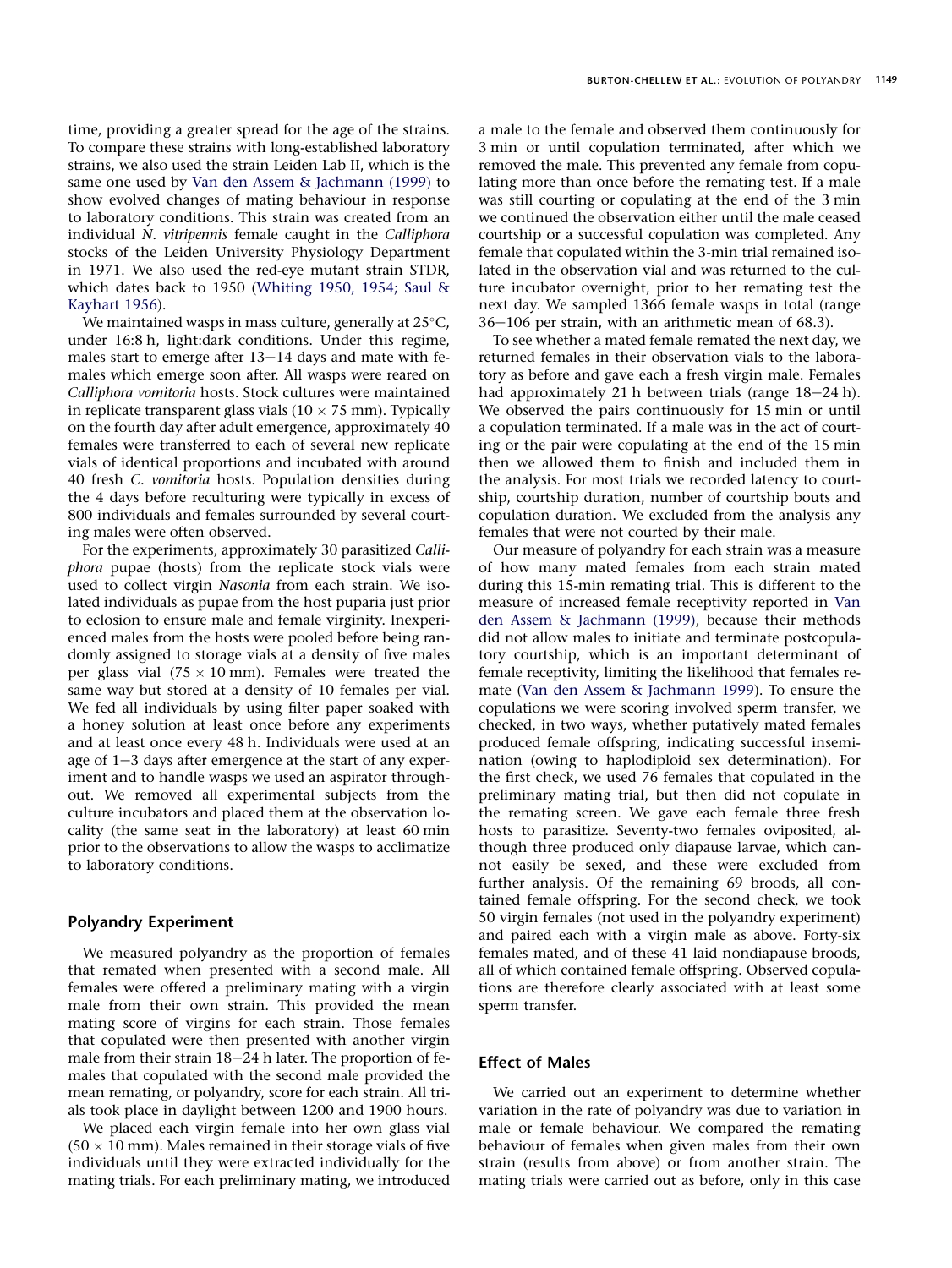we paired females with males from different strains for both the first and second mating trial. We used an old strain with a high score for polyandry (Lab II) and two young strains both with low scores for polyandry (C223 and C349). Females from strains C223 and C349 were presented with males from Lab II, and vice versa, in a reciprocal behavioural test.

## Statistical Analyses

We tested changes in female receptivity with respect to time spent in the laboratory by using the proportion of females mating as the response variable, and fitting models with two main effects: (1) female status (virgin or mated); and (2) time spent in laboratory culture. Time spent in the laboratory was used instead of an estimate of the number of generations because the time spent was known with greater certainty. For the majority of laboratory cultures one can estimate a period of 2 weeks for one generation. This allowed us to explore whether female receptivity changed overall (including when first given a male as virgins) and whether it changed only with respect to being virgin or mated. A significant interaction would show that changes in receptivity varied between first and second matings. Our main prediction was that receptivity in the second mating (polyandry) would increase with time spent in laboratory culture. Since some females contributed two data points (i.e. if they mated in the first trial), we used the proportion of females mating in a strain so that our degrees of freedom are based on the number of strains, rather than the number of females actually observed. The proportions of females mating were analysed as arcsine square-root-transformed data in general linear models (GLMs) weighted by the number of observations, using the JMP IN software, version 5.1 (SAS Institute Inc., Chicago, IL, U.S.A.). For the sake of clarity all figures show the proportions of females remating as untransformed. We measured time in laboratory culture in terms of weeks and used log (weeks) for the analyses. To test for heritable change within strains from the same geographical population, we also duplicated the analyses after having excluded the non-Hoge Veluwe strains.

# RESULTS

## Evolution of Polyandry

As expected, females were less willing to mate when they had mated previously, but this depended on the age of their strain, with strains that had spent more time in laboratory culture being more polyandrous (Fig. 1). There was a significant effect of the female's mating status (virgin/mated; GLM:  $F_{1,39} = 252.30$ ,  $R^2 = 0.81$ ,  $P <$ 0.0001), and the age of the strains  $(F_{1,39} = 6.04,$  $R^2 = 0.02$ ,  $P = 0.02$ ) and there was a significant interaction between these effects ( $F_{1,39} = 16.23$ ,  $R^2 = 0.05$ ,  $P = 0.0003$ ). This significant interaction arose because the mean mating rate increased with time in the laboratory for mated females ( $F_{1,19} = 14.11$ ,  $R^2 = 0.44$ ,  $P = 0.001$ ), but not for virgin females ( $F_{1,19} = 1.79$ ,  $R^2 = 0.09$ ,  $P = 0.2$ ).



Figure 1. The relation between female receptivity to a courting male and her strain's time in the laboratory (log (weeks)). Females were virgin (filled diamonds, nonsignificant) or once mated (filled circles;  $Y = 0.04 + 0.26X$ ) before each test. Red: collected 2003; orange: 2002; yellow: 2001; green: 1971 (Lab II) and 1950 (STDR).

We repeated the analysis excluding the two oldest strains, therefore analysing data only on the strains collected from Hoge Veluwe. In this case there was still a main effect of mating status (GLM:  $F_{1,35} = 251.45$ ,  $R^2 = 0.87$ ,  $P < 0.0001$ ); however, time spent in laboratory culture was no longer significant on its own ( $F_{1,35} = 0.53$ ,  $R^2 = 0.00$ ,  $P = 0.47$ ). There was a significant interaction again between the mating status of the female (virgin or previously mated) and the age of her strain  $(F_{1,35} = 6.21, R^2 = 0.02, P = 0.02)$ . When we analysed mated females only, we found no significant relations although the relation between time in the laboratory and receptivity was marginally nonsignificant  $(F_{1,17} = 3.53, R^2 = 0.18, P = 0.08).$ 

# Behavioural Changes

Mating behaviour varied in terms of both whether or not females were virgins and how long strains had been maintained in the laboratory (Table 1, [Fig. 2\)](#page-4-0). Virgin females copulated sooner than mated females (GLM:  $F_{1,36} = 60.98$ ,  $R^2 = 0.65$ ,  $P < 0.0001$ ), and a positive interaction between mating status and the age of the strain showed that mated females remated sooner when their strains had spent more time in the laboratory ( $F_{1,36}$  = 4.58,  $R^2 = 0.05$ ,  $P = 0.04$ ; [Fig. 2a](#page-4-0)). This was also true for mated females only  $(F_{1,16} = 5.88, R^2 = 0.28, P = 0.03)$ .

Table 1. Comparisons of mating behaviour between virgin and mated females when presented with a virgin male

|                                                                                                          | Virgin female                                                                          |  | Mated female                                                                        |   |
|----------------------------------------------------------------------------------------------------------|----------------------------------------------------------------------------------------|--|-------------------------------------------------------------------------------------|---|
|                                                                                                          | $\overline{X} + \overline{S}F$ N                                                       |  | $\overline{X}$ + SF                                                                 | N |
| Courtship latency (s)<br>Copulation latency (s)<br>Courtship duration $(s)^*$<br>Copulation duration (s) | $66.6 + 1.3$ 1319<br>$92.6 \pm 1.4$ 1260<br>$23.6 \pm 0.5$ 1211<br>$13.9 \pm 0.1$ 1212 |  | $83.3 + 2.2$ 524<br>$156.5 \pm 6.3$ 247<br>$62.6 \pm 6.8$ 121<br>$13.4 \pm 0.2$ 106 |   |

\*The courtship duration for mated females includes only females that signalled receptivity to the first courtship bout for equal comparison with the virgin females.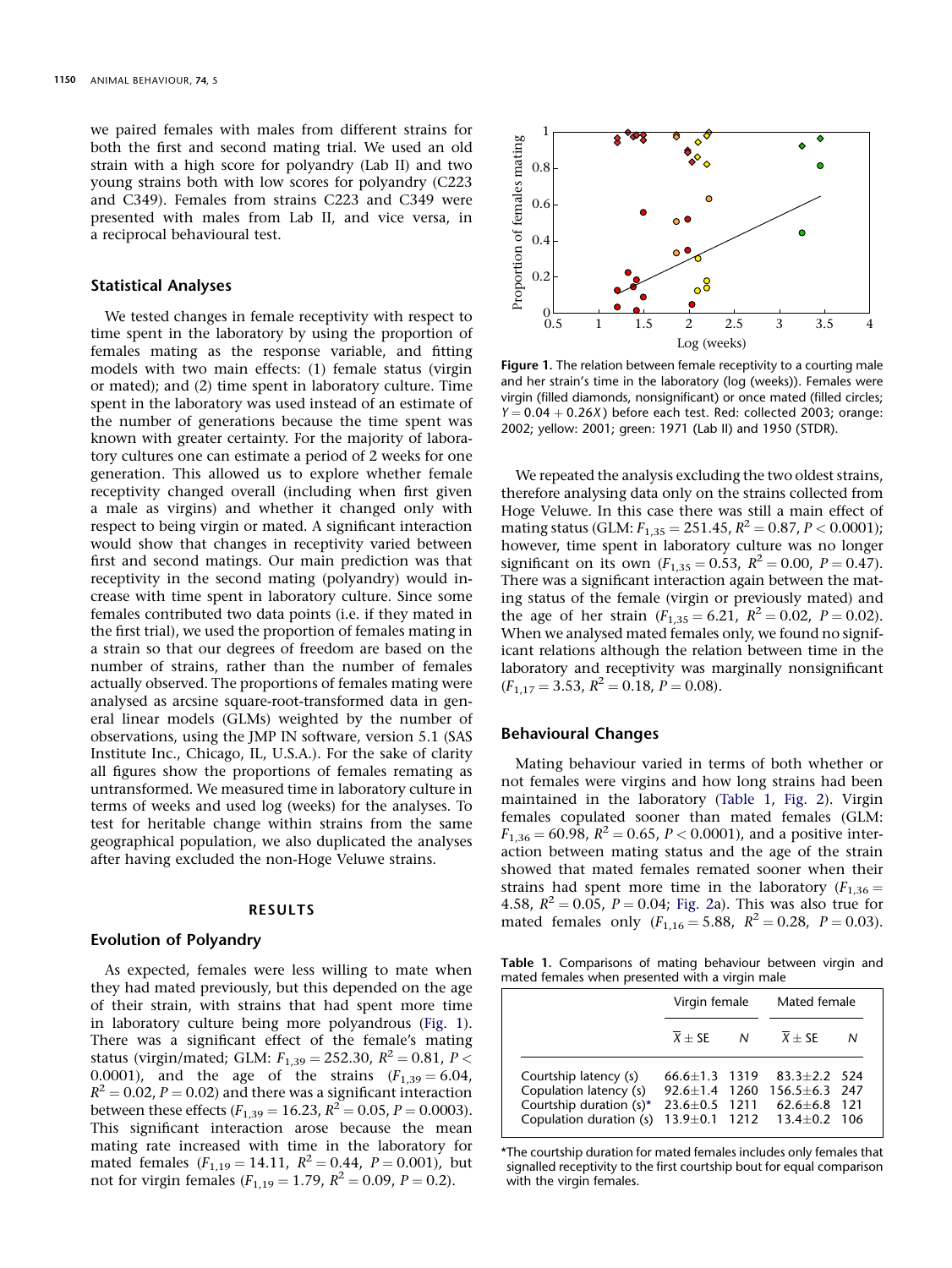<span id="page-4-0"></span>

Figure 2. The relation between (a) copulation latency and (b) copulation duration and the strain's time in the laboratory (log (weeks)). Females virgin ( $\diamond$ ; both nonsignificant) or once mated ( $\bullet$ ; (a)  $Y = 219.41 - 29.41X$ ; (b)  $Y = 1.84X + 10.18$ ) before each test.

The copulation duration did not differ between virgin and mated females  $(F_{1,31} = 0.04, P = 0.84)$ , but already mated females copulated for longer if their strain had spent longer in the laboratory  $(F_{1,11} = 5.97, R^2 = 0.37, P = 0.03;$ Fig. 2b). Virgin females were also courted sooner than mated females ( $F_{1,33} = 5.64$ ,  $R^2 = 0.15$ ,  $P = 0.02$ ), regardless of how long they had been in the laboratory  $(F<sub>1,33</sub> = 0.15, P = 0.70)$ , and they also required less courtship to become receptive  $(F_{1,33} = 11.35, R^2 = 0.22,$  $P = 0.002$ ), again regardless of how long they had been in the laboratory ( $F_{1,33} = 1.24$ ,  $P = 0.27$ ).

# Effect of Males

Female mating rate was consistent regardless of the strain identity of her mating partner (Table 2). Lab II females consistently showed a relatively high degree of polyandry whether they were with males from the same strain or one of the two younger strains (Fisher's exact test:  $P = 0.77$ ). C223 females consistently showed a low degree of polyandry whether they were with males from the same strain or the older Lab II strain ( $P = 0.20$ ). C349 females also consistently showed a low degree of polyandry whether they were with males from the same strain or

Table 2. The effect of males upon female remating

|                                                | Lab II males                     | C <sub>223</sub> males | C349 males           |
|------------------------------------------------|----------------------------------|------------------------|----------------------|
| Lab II females<br>C223 females<br>C349 females | 0.47(87)<br>0.00(52)<br>0.10(30) | 0.48(46)<br>0.05(43)   | 0.38(53)<br>0.10(88) |

Data are the proportion of polyandrous females for each mating combination  $(N)$ .

the older Lab II strain ( $P = 1.00$ ). This meant that male success depended upon the female genotype such that males courting mated Lab II females were more likely to mate than those paired with mated C223 or C349 females (Fisher's exact tests: all  $P < 0.001$ ; Table 2).

#### **DISCUSSION**

The longer N. vitripennis strains were kept in the laboratory environment, the more frequent polyandrous females became and they also remated sooner once paired with a male and for longer. This confirms the earlier finding of [Van den Assem & Jachmann \(1999\)](#page-7-0) from one strain, Lab II, which had become more likely to signal receptivity when already mated, but there are subtle differences between the results. We found no changes among virgins and no effect of time in the laboratory on the length of courtship required, whereas [Van den Assem & Jachmann](#page-7-0) [\(1999\)](#page-7-0) found that virgin females had changed to require more courtship before signalling receptivity. Our results confirm that the change in females is heritable, as females did not experience any males or male harassment prior to the preliminary mating, and experienced a male again only on the following day. This rules out female multiple mating as a plastic response to high male density and male harassment. We also showed that the change in female behaviour is independent of the male with which she interacts and that males have not evolved to be more or less likely to court a female. This suggests that a heritable change in female behaviour has taken place, rather than a change in the interaction between males and females. Our results are comparable to those in a selection experiment with *D. melanogaster* [\(Mackay et al. 2005\)](#page-6-0).

While there has been little focus on the evolution of polyandry compared to its maintenance, there has been a history of artificial selection studies exploring female receptivity more generally, particularly in Drosophila, and a rapid evolutionary response to artificial selection and laboratory selection has been shown a number of times. For example, Drosophila ananassae was artificially selected for both short and long remating intervals [\(Singh & Singh](#page-7-0) [2001](#page-7-0)): in just 10 generations selection produced a rapid divergence in remating times with high realized heritabilities ranging from 0.23 to 0.33 among replicate strains. Piñeiro et al. (1993) found that female receptivity in D. melanogaster responded to selection for both increased and reduced latency to copulation; however, the level of receptivity remained constant despite 42 subsequent generations of relaxed selection, suggesting that there was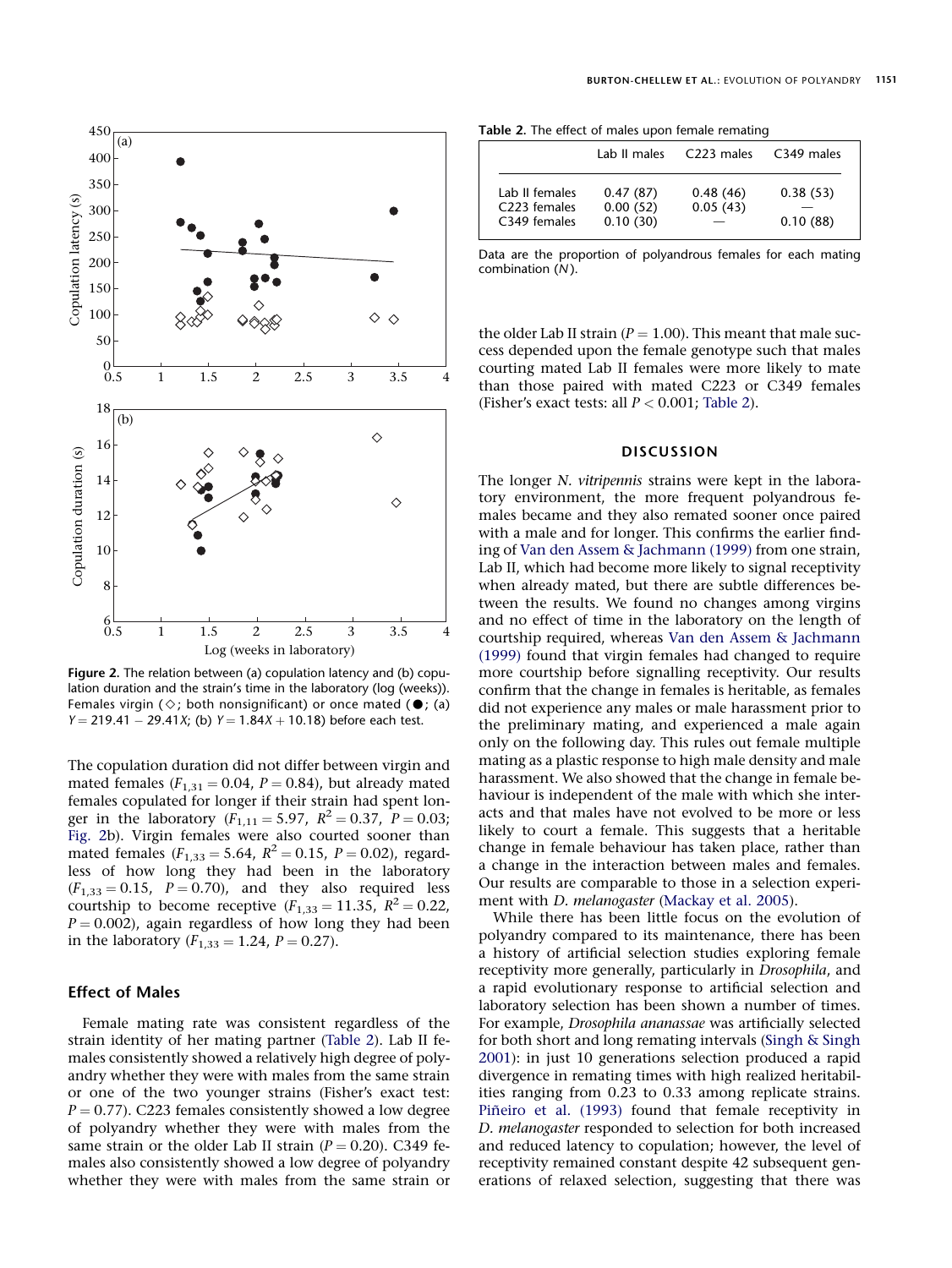little selection pressure on receptivity in their laboratory conditions. Females from high receptivity lines hybridized more frequently with Drosophila simulans males, a result that mirrored the earlier finding that artificial selection for hybridization between these two species resulted in D. melanogaster females showing increased receptivity ([Carracedo et al. 1991\)](#page-6-0). Another study on D. melanogaster found an asymmetric response to selection on mating speed, in 29 generations, with females from the slow lines reducing their receptivity ([Mackay et al. 2005\)](#page-6-0). Estimates of realized heritability averaged 7%. The whole genome transcriptional response to selection was assayed and a large number of genes showed differential expression between the fast and slow replicate lines indicating substantial pleiotropy. Lastly, female receptivity also increased among laboratory populations of D. melanogaster in response to males with reduced courtship ability ([McRobert](#page-6-0) [et al. 1995\)](#page-6-0); the stocks contained only males with a mutation (raised) that raises their wings and prevents them from performing their full courtship repertoire so the females may be increasing their receptivity to maintain their optimal mating rate (although selection at the level of the stock might have been the driving force in this unique situation). An analogous situation may be driving the change in our laboratory cultures, where male courtship is perhaps impaired by the high density of competing males ([Van den Assem et al. 1980a](#page-7-0)). These examples are evidence that female mating behaviour can respond quickly to selection, although artificial selection is arguably stronger than any selection resulting from laboratory culture.

Although males had not evolved to be more or less likely to court a female, we did find that males initiated courtship later when the female was already mated: whether this is a result of male or female behaviour is unknown. Mated females may do less to facilitate courtship by changing their behaviour ([King et al. 2000](#page-6-0)), or perhaps they can signal their mated status if mating induces a change in female cuticular hydrocarbons. In the wild it would be adaptive for males to discriminate against mated females, perhaps by sensing the presence of malespecific cuticular hydrocarbons or pheromone traces from the previous male. In response to females evolving polyandry, the males might have been expected to lose this preference for virgins, but the extent to which this discrimination occurs did not correlate with the time in the laboratory. Our results are therefore again subtly different to those of [Van den Assem & Jachmann \(1999\)](#page-7-0) who found a reduction in courtship intensity in laboratoryadapted males. This difference is probably because we have considered courtship only in terms of its initiation and termination rather than quantifying its components.

In summary, mated females from older strains were more likely to remate and remated sooner than mated females from younger strains. They also remated for longer which, along with remating sooner, is consistent with increased polyandry being the result of a heritable change in the females, as female N. vitripennis are in control of when copulation starts (they signal receptivity and need to open their abdominal orifice) and perhaps when it terminates.

Why does polyandry evolve under laboratory conditions in this species? The mass culture environment of the laboratory is one in which high densities of individuals (several hundred) emerge within a short period of time and where females are unable to disperse after an initial mating (at least until after  $3-4$  days when some females are taken to found the next generation). During this time, females are subjected to high levels of repeated courtship, often with two or three males scrambling for access to one female. This is in contrast to the situation in the wild where females are free to disperse and forage for hosts as soon as they have mated. There are three straightforward explanations for the evolution of female multiple mating under this laboratory-induced change in mating system, which we are currently testing. First, polyandry has evolved because females have a much greater opportunity to sample and obtain indirect genetic benefits from the large number of potential mates now available to them ([Jennions & Petrie 2000](#page-6-0)). Second, given the high levels of male harassment under laboratory conditions, multiple mating may have evolved as a way of limiting costly harassment, as envisaged by the convenience polyandry hypothesis [\(Thornhill & Alcock 1983\)](#page-7-0). Third, the evolution of polyandry may be a pleiotropic effect of some other laboratory-induced change, and so not under direct selection at all ([Halliday & Arnold 1987; Grant et al. 2005\)](#page-6-0).

To conclude, studying the evolution of polyandry as it happens provides three advantages to complement the alternative of examining the selection regime in natural populations. First, we can trace the behavioural changes as they happen in replicate populations. This means we can identify causal agents of the evolution of polyandry, rather than the possible agents of the maintenance of polyandry, including benefits that have arisen after polyandry itself evolved (see above). Second, we can explore the genetic basis of polyandry. For polyandry to evolve, the trait must show heritable variation, as seen in N. vitripennis [\(Shuker](#page-7-0) [et al. 2007](#page-7-0)). Although heritability was low for female polyandry and courtship duration, it was slightly higher for copulation duration. All three traits had high coefficients of additive genetic variance  $(CV_A > 7.0)$ , suggesting that the additive effects are swamped by the nonadditive variation. Considerable dam effects were also found for all three traits, suggesting either dominance or maternal effects. Future experiments should investigate the number of loci involved and the mutability of the polyandry trait. Heritable variation in polyandry has also been shown in a number of insect species [\(Torres-Vila et al. 2002; Wedell et al. 2002;](#page-7-0) [Harano & Miyatake 2005](#page-7-0)), including the honeybee, Apis mellifera [\(Kraus et al. 2005\)](#page-6-0). Third, there is also a growing awareness of the link between mating behaviour, polyandry and speciation [\(Parker & Partridge 1998; Gavrilets](#page-7-0) [2000; Gavrilets et al. 2001; Gavrilets & Waxman 2002; Mar](#page-7-0)[tin & Hosken 2004\)](#page-7-0). Nasonia vitripennis is sympatric with two congeners that are endemic to North America: Nasonia longicornis in the west and Nasonia giraulti in the east. Partial prezygotic reproductive isolation occurs in all three species as a result of behavioural differences in courtship ([Van den Assem & Werren 1994; Bordenstein et al. 2000;](#page-7-0) [Beukeboom & Van den Assem 2001, 2002](#page-7-0)) and mating system ([Drapeau & Werren 1999; Leonard & Boake 2006\)](#page-6-0). This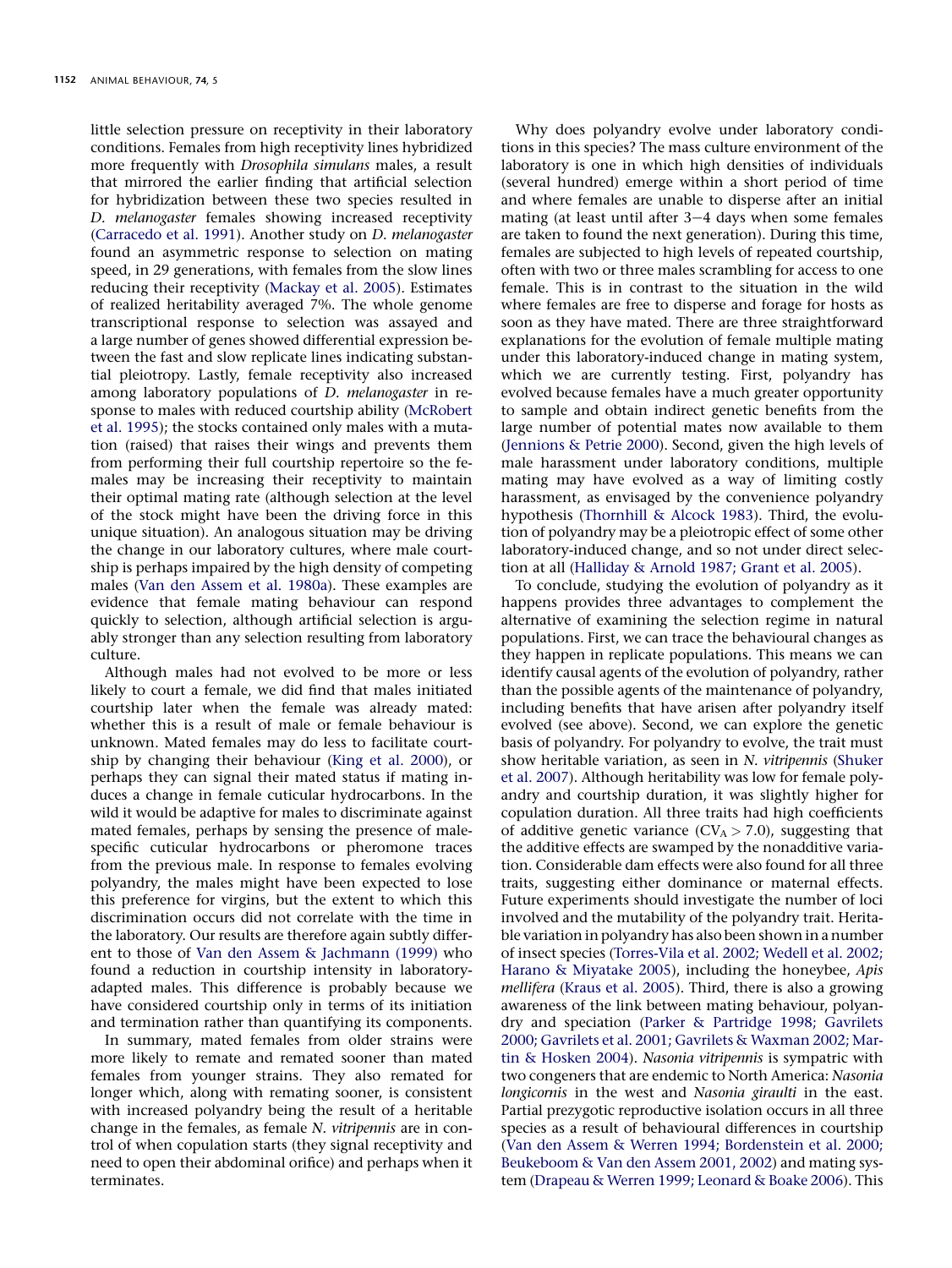<span id="page-6-0"></span>raises the possibility of testing how varying levels of polyandry in N. vitripennis influence the degree to which it is prezygotically reproductively isolated from N. giraulti and N. longicornis.

#### Acknowledgments

We are very grateful to the BBSRC, NERC and the Royal Society for their kind funding. We are also very grateful to Marcel Visser for allowing us to use his nestboxes to collect samples and to Joop Prijs for his substantial help in collecting and maintaining the strains. Many thanks also to Aleta Graham and Gavin Ballantyne for their technical support, to our Honourable Honours Students, N. Bessos and A. J. Phillimore, for their enthusiastic involvement, and to the venerable Dr A. Hoyahoy.

#### References

- Andersson, M. B. 1994. Sexual Selection. Princeton, New Jersey: Princeton University Press.
- Arnold, S. J. & Duvall, D. 1994. Animal mating systems: a synthesis based on selection theory. American Naturalist, 143, 317-348.
- Arnqvist, G. & Nilsson, T. 2000. The evolution of polyandry: multiple mating and female fitness in insects. Animal Behaviour, 60,  $145-164$ .
- Arnqvist, G. & Rowe, L. 2005. Sexual Conflict. Princeton, New Jersey: Princeton University Press.
- Bernasconi, G. & Keller, L. 2001. Female polyandry affects their sons' reproductive success in the red flour beetle Tribolium castaneum. Journal of Evolutionary Biology, 14, 186-193.
- Beukeboom, L. W. & Van den Assem, J. 2001. Courtship and mating behaviour of interspecific Nasonia hybrids (Hymenoptera, Pteromalidae): a grandfather effect. Behavior Genetics, 31, 167-177.
- Beukeboom, L. W. & Van den Assem, J. 2002. Courtship displays of introgressed, interspecific hybrid Nasonia males: further investigations into the 'grandfather effect'. Behaviour, 139, 1029-1042.
- Birkhead, T. R. & Møller, A. P. 1995. Extra-pair copulation and extra-pair paternity in birds. Animal Behaviour, 49, 843-848.
- Blanckenhorn, W. U., Hosken, D. J., Martin, O. Y., Reim, C., Teuschl, Y. & Ward, P. I. 2002. The costs of copulating in the dung fly Sepsis cynipsea. Behavioral Ecology, 13, 353-358.
- Bordenstein, S. R., Drapeau, M. D. & Werren, J. H. 2000. Intraspecific variation in sexual isolation in the jewel wasp Nasonia. Evolution,  $54, 567 - 573.$
- Carracedo, M. C., Casares, P., Izquierdo, J. I. & Piñeiro, R. 1991. Receptivity and sexual maturation of Drosophila melanogaster females in relation to hybridization with D. simulans males: a populational analysis. Animal Behaviour,  $42$ ,  $201-208$ .
- Chapman, T., Liddle, L. F., Kalb, J. M.,Wolfner,M. F. & Partridge, L. 1995. Cost of mating in Drosophila melanogaster females is mediated by male accessory gland products. Nature, 373, 241-244.
- Daly, M. 1978. Cost of mating. American Naturalist, 112, 771-774.
- Drapeau, M. D. & Werren, J. H. 1999. Differences in mating behaviour and sex ratio between three sibling species of Nasonia. Evolutionary Ecology Research, 1, 223-234.
- Drnevich, J. M., Papke, R. S., Rauser, C. L. & Rutowski, R. L. 2001. Material benefits from multiple mating in female mealworm beetles (Tenebrio molitor L.). Journal of Insect Behavior, 14,  $215 - 230$ .
- Evans, J. P. & Magurran, A. E. 2000. Multiple benefits of multiple mating in guppies. Proceedings of the National Academy of Sciences,  $U.S.A.,$  97, 10074-10076.
- Fedorka, K. M. & Mousseau, T. A. 2002. Material and genetic benefits of female multiple mating and polyandry. Animal Behaviour, 64,  $361 - 367$ .
- Fowler, K. & Partridge, L. 1989. A cost of mating in female fruitflies. Nature, 338, 760-761.
- Gavrilets, S. 2000. Rapid evolution of reproductive barriers driven by sexual conflict. Nature, 403, 886-889.
- Gavrilets, S. & Waxman, D. 2002. Sympatric speciation by sexual conflict. Proceedings of the National Academy of Sciences, U.S.A., 99, 10533-10538.
- Gavrilets, S., Arnqvist, G. & Friberg, U. 2001. The evolution of female mate choice by sexual conflict. Proceedings of the Royal Society of London, Series B,  $268$ ,  $531-539$ .
- Grant, B., Burton, S., Contoreggi, C. & Rothstein, M. 1980. Outbreeding via frequency-dependent mate selection in the parasitoid wasp, Nasonia (=Mormoniella) vitripennis Walker. Evolution, 34, 983-992.
- Grant, C. A., Chapman, T., Pomiankowski, A. & Fowler, K. 2005. No detectable genetic correlation between male and female mating frequency in the stalk-eyed fly Cyrtodiopsis dalmanni. Heredity,  $95.444 - 448.$
- Halliday, T. & Arnold, S. J. 1987. Multiple mating by females: a perspective from quantitative genetics. Animal Behaviour, 35, 939-941.
- Hamilton, W. D. 1967. Extraordinary sex ratios. Science, 156, 477-488.
- Harano, T. & Miyatake, T. 2005. Heritable variation in polyandry in Callosobruchus chinensis. Animal Behaviour, 70, 299-304.
- Holmes, H. B. 1974. Patterns of sperm competition in Nasonia vitripennis. Canadian Journal of Genetics and Cytology, 16, 789-795.
- Jennions, M. D. & Petrie, M. 2000. Why do females mate multiply? A review of the genetic benefits. Biological Reviews,  $75$ ,  $21-64$ .
- Kamimura, Y. 2003. Effects of repeated mating and polyandry on the fecundity, fertility and maternal behaviour of female earwigs, Euborellia plebeja. Animal Behaviour, 65, 205-214.
- King, B. H., Grimm, K. M. & Reno, H. E. 2000. Effects of mating on female locomotor activity in the parasitoid wasp Nasonia vitripennis (Hymenoptera: Pteromalidae). Environmental Entomology, 29,  $927 - 933.$
- Konior, M., Radwan, J. & Kolodziejczyk, M. 2001. Polyandry increases offspring fecundity in the bulb mite. Evolution, 55, 1893-1896.
- Kraus, F. B., Neumann, P. & Moritz, R. F. A. 2005. Genetic variance of mating frequency in the honeybee (Apis mellifera L.). Insectes Sociaux,  $52$ ,  $1-5$ .
- LaMunyon, C. W. 1997. Increased fecundity, as a function of multiple mating, in an arctiid moth, Utetheisa ornatrix. Ecological Entomology,  $22, 69-73$ .
- Leonard, J. E. & Boake, C. R. B. 2006. Site-dependent aggression and mating behaviour in three species of Nasonia (Hymenoptera: Pteromalidae). Animal Behaviour, 71, 641-647.
- Lopez-Arroyo, J. I., Tauber, C. A. & Tauber, M. J. 1999. Intermittent oviposition and remating in Ceraeochrysa cincta (Neuroptera: Chrysopidae). Annals of the Entomological Society of America, 92, 587-593.
- Mackay, T. F. C., Heinsohn, S. L., Lyman, R. F., Moehring, A. J., Morgan, T. J. & Rollmann, S. M. 2005. Genetics and genomics of Drosophila mating behavior. Proceedings of the National Academy of Sciences, U.S.A., 102, 6622-6629.
- McRobert, S. P., Schnee, F. B. & Tompkins, L. 1995. Selection for increased female sexual receptivity in raised stocks of Drosophila melanogaster. Behavior Genetics, 25, 303-309.
- Maklakov, A. A. & Lubin, Y. 2004. Sexual conflict over mating in a spider: increased fecundity does not compensate for the costs of polyandry. Evolution,  $58$ ,  $1135-1140$ .